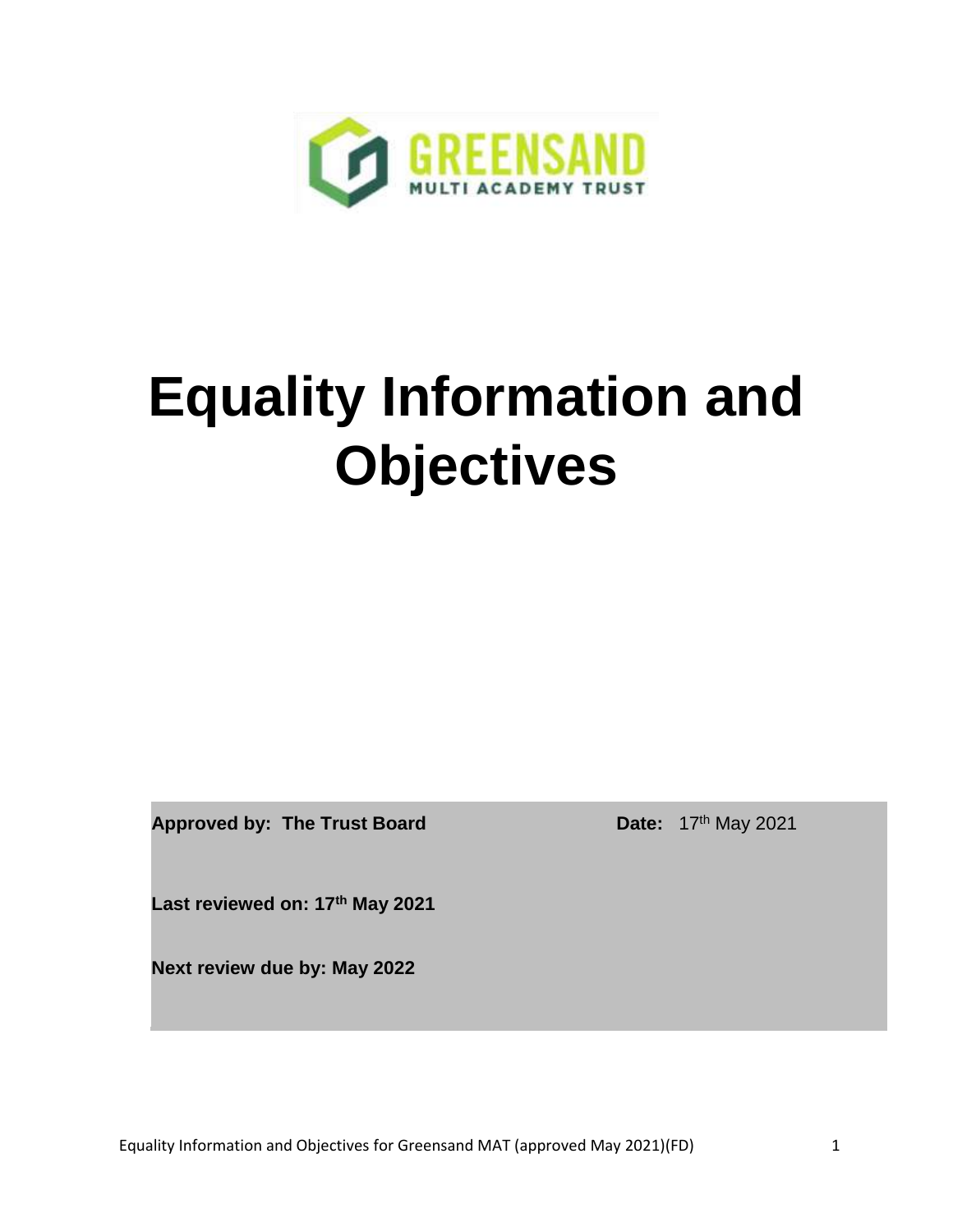#### **1. Introduction**

1.1 The Public Sector Equality Duty requires employers to have due regard of the need to:

**Eliminate unlawful discrimination, harassment and victimisation** and other conduct prohibited by the Act.

**Advance equality of opportunity** between people who share a protected characteristic and those who do not, including the need to:

- $\circ$  Remove or minimise disadvantages suffered by people due to their protected characteristics;
- o Take steps to meet the needs of people with certain protected characteristics where these are different from the needs of other people; and
- o Encourage people with certain protected characteristics to participate in public life or in other activities where their participation is disproportionately low.

**Foster good relations** between people who share a protected characteristic and those who do not.

- 1.2 The general equality duty is designed to ensure employers consider how they can positively contribute to the advancement of equality and good relations. It requires equality to be considered in:
	- o decision-making;
	- o the design of policies;
	- o the delivery of services; and
	- $\circ$  to be regularly reviewed.
- 1.3 The equality information within this report includes data from across the Trust, including:
	- o Dovers Green School;
	- o Holmesdale Community Infant School;
	- o Milton Mount Primary School;
	- o Reigate School;
	- o St John's Primary School;
	- o Wray Common Primary School; and
	- o the Trust's Central Team.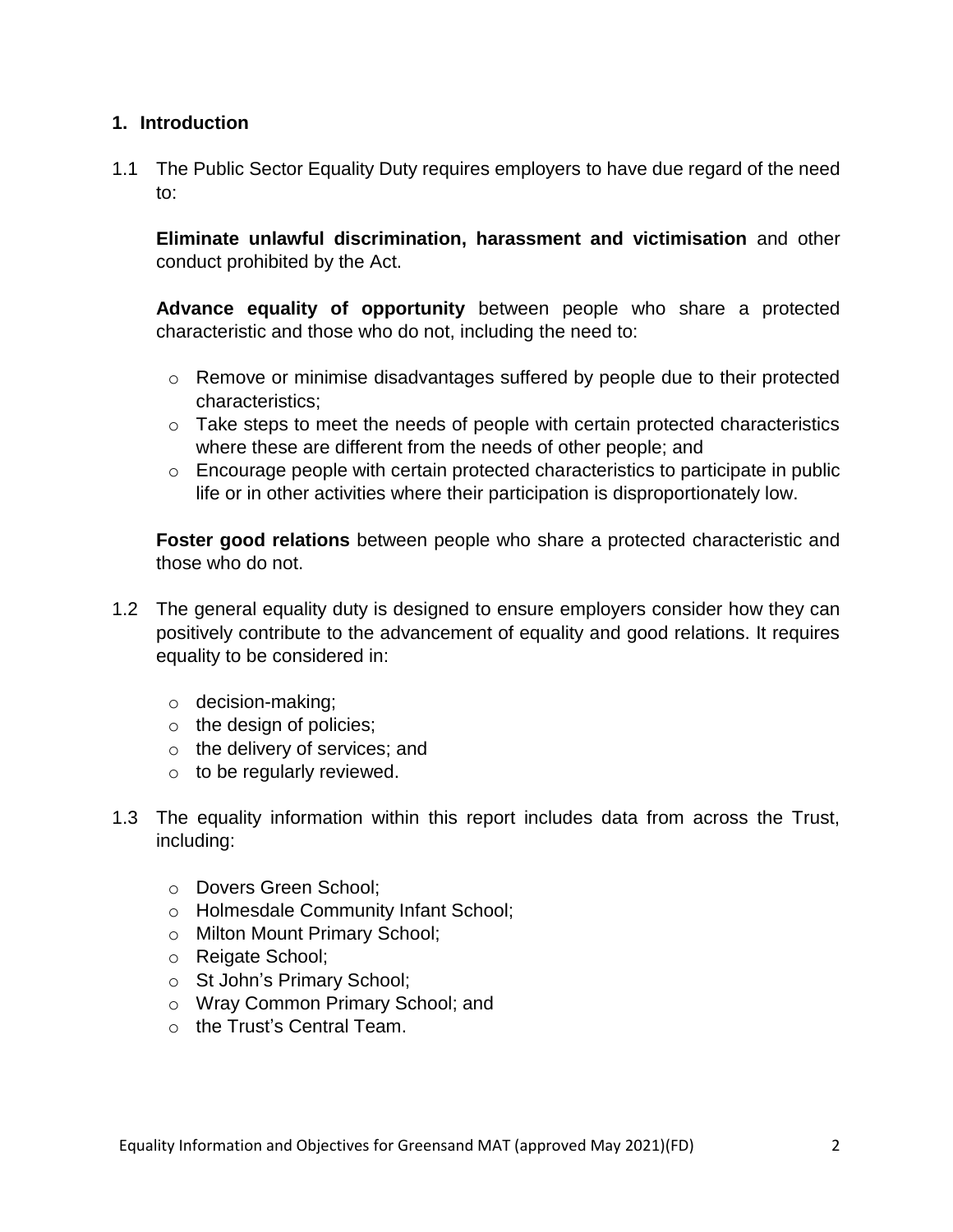# **2. Roles and Responsibilities**

2.1 Trustees:

Mary McCrea will undertake the role of Equality Champion across the Trust and will:

- o periodically meet with local governing bodies to discuss/audit school equality data and support steps to address any anomalies;
- o ensure local governing bodies are familiar with equality legislation; and
- o review Trust-wide equality and diversity training requirements.
- 2.2 Local Governing Bodies will:
	- o ensure that the equality information and objectives as set out in this statement are published and communicated throughout the school, including to staff, children and parents, and that they are reviewed annually;
	- o ensure they are familiar with all relevant legislation and the contents of this document; and
	- o delegate responsibility to the Headteacher for monitoring the achievement of the objectives on a regular basis.
- 2.3 Headteachers will:
	- o promote knowledge and understanding of the equality objectives amongst staff and children;
	- o monitor the success in achieving the objectives set out in this report and report back to governors;
	- o meet with the designated member of staff with responsibility for equalities action planning at least once a term to discuss progress towards meeting objectives; and
	- o monitor and implement training requirements.

# **3. Equality Objectives**

- 3.1 To monitor and analyse children's achievement and act on any trends or patterns in the data.
- 3.2 To develop further structures to support children with behavioural and emotional conditions, including those with SEND, to ensure continued access to learning.
- 3.3 To ensure the appointment of staff is in accordance with the Equality Act and the Trust's Recruitment and Selection Policy. This includes: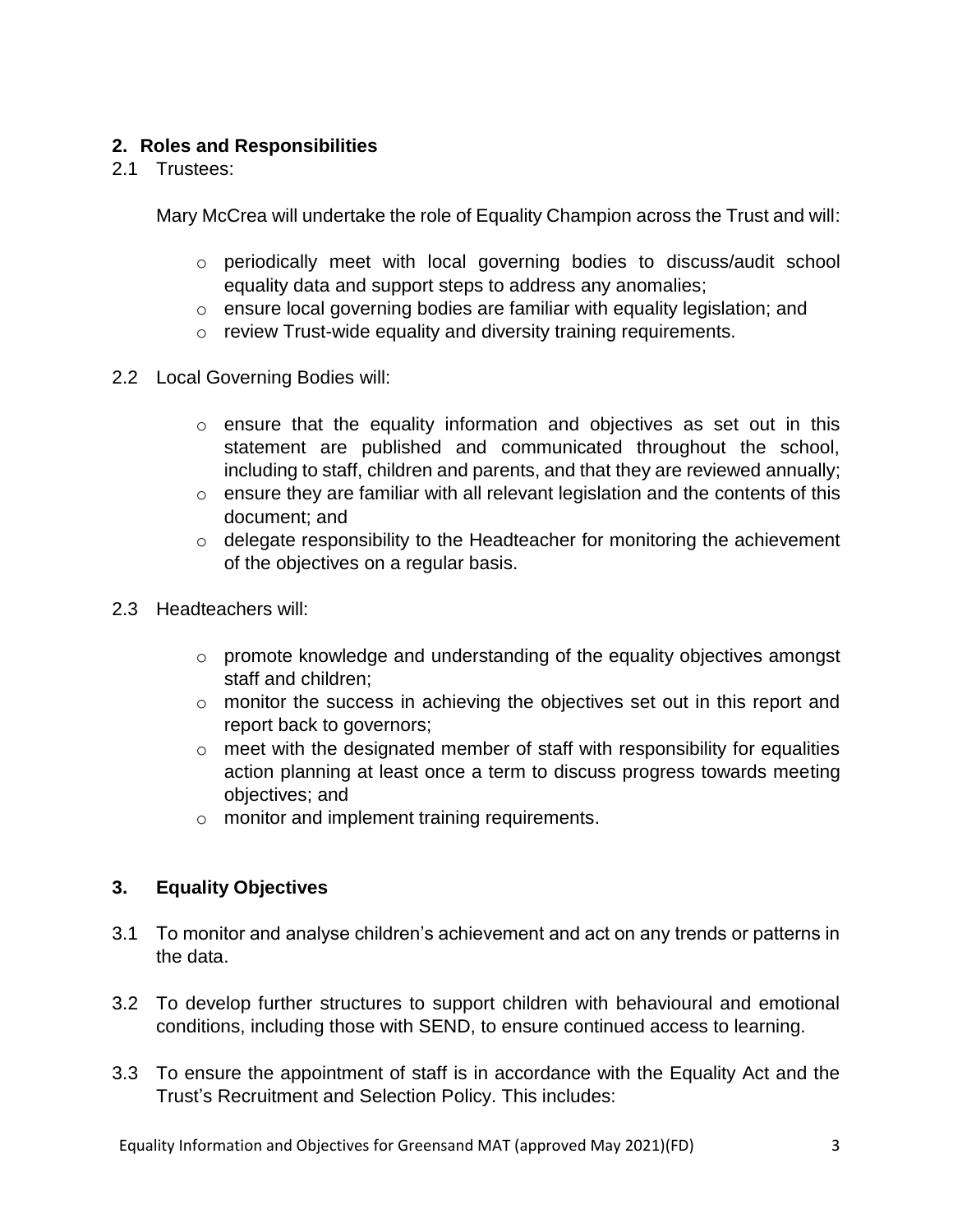- o Requiring all employees involved in recruitment activities to undergo safer recruitment training first, including consideration of equality issues;
- o To improve school website information for job applicants to encourage applications from disabled people who are currently underrepresented in the workforce. This includes schools publishing information about building accessibility and a statement of commitment to equal opportunities; and
- $\circ$  To redress the underrepresentation of ethnic minority employees by ensuring all recruitment adverts are published in media that has the widest community coverage.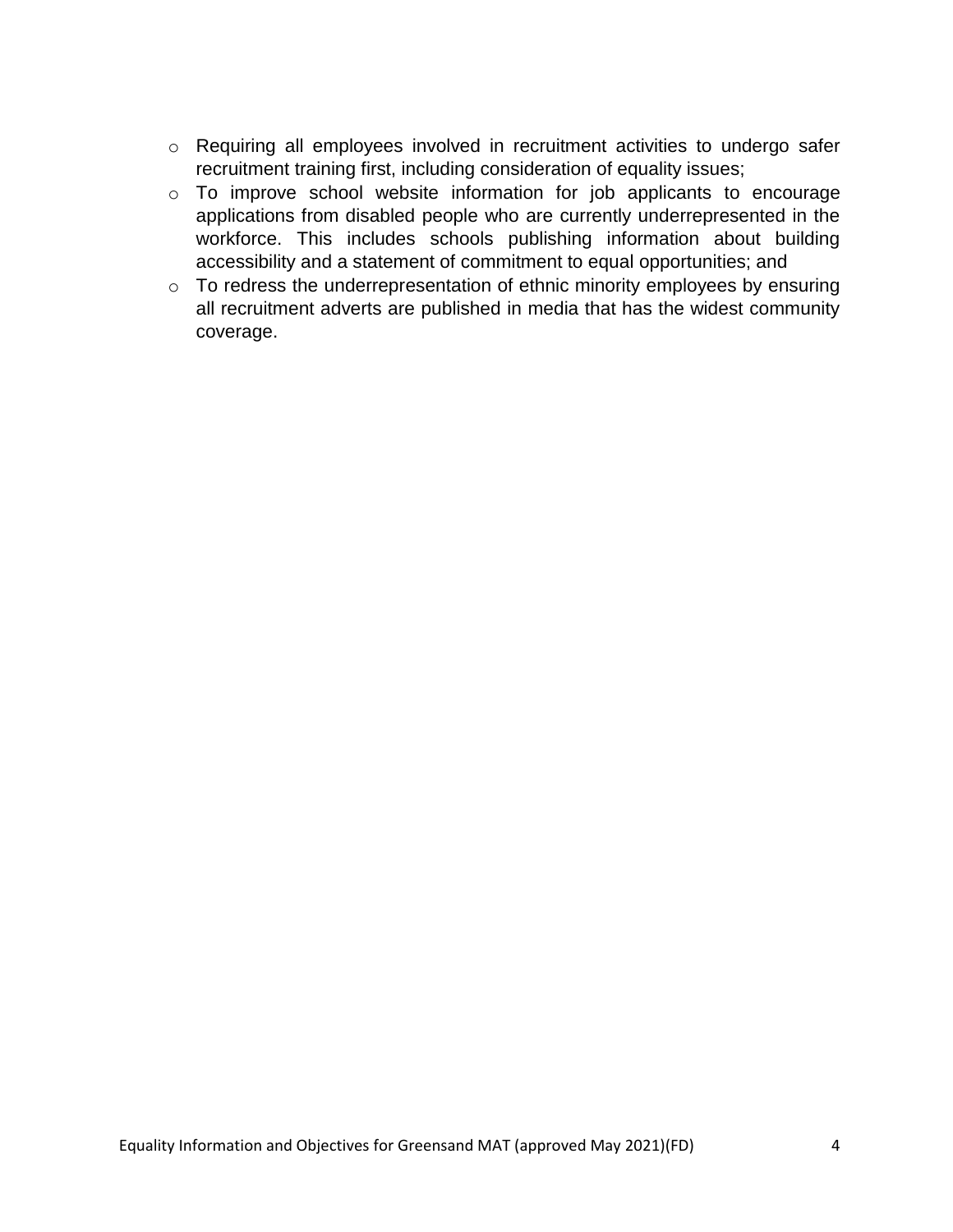# **Appendix 1 - Information showing the Trust has complied with the General Duty**

| Duty                                                                                                                                            | <b>Actions Taken</b>                                                                                                                                                                                                                                                                                                                                                                             |
|-------------------------------------------------------------------------------------------------------------------------------------------------|--------------------------------------------------------------------------------------------------------------------------------------------------------------------------------------------------------------------------------------------------------------------------------------------------------------------------------------------------------------------------------------------------|
| Eliminate conduct that is prohibited by<br>the Act                                                                                              | The Trust has recently updated the Equal Opportunities Policy and this now<br>$\bullet$<br>forms part of the induction for new members of staff so that expectations of<br>behaviour are clear from the outset.                                                                                                                                                                                  |
| Advance equality of opportunity between<br>people who share a protected<br>characteristic and people who do not<br>share it                     | The Recruitment and Selection Policy has been assessed for its impact on<br>$\bullet$<br>potential applicants with protected characteristics and a revised Trust-wide<br>version has been approved by the Trustees.                                                                                                                                                                              |
| Foster good relations across all<br>characteristics – between people who<br>share a protected characteristic and<br>people who do not share it. | The Trust currently has no record of complaints about discrimination and<br>$\bullet$<br>other prohibited conduct made by staff. However, individual school business<br>managers will retain a record of any future incidents in order to monitor the<br>frequency and type of complaint raised.                                                                                                 |
|                                                                                                                                                 | Line managers will periodically attend a briefing session covering how to<br>respond to allegations of bullying and harassment, including identifying<br>discriminatory conduct. Posters advertising the Employee Assistance<br>Support Services have been placed on noticeboards in schools across the<br>Trust and all staff are regularly reminded of the confidential services<br>available. |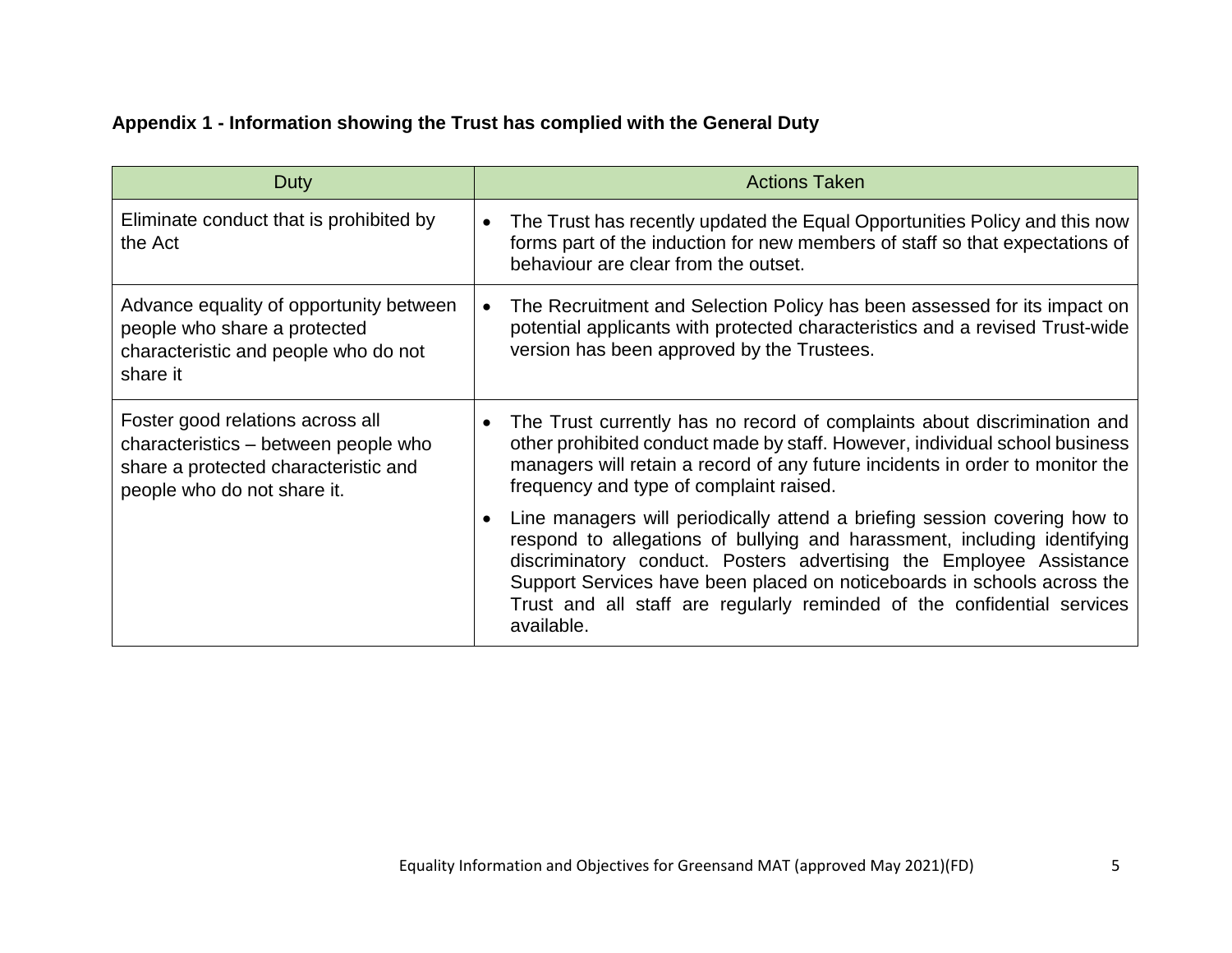# **Appendix 2 - Evidence of Equality Analysis Undertaken**

| <b>Policy / Practice</b><br>Considered     | Outline how the policy / practice was<br>evaluated                                                                                                                                                                                                             | Outcome of analysis                                                                                                                                                                                                                                                                                                                                                                                                  |
|--------------------------------------------|----------------------------------------------------------------------------------------------------------------------------------------------------------------------------------------------------------------------------------------------------------------|----------------------------------------------------------------------------------------------------------------------------------------------------------------------------------------------------------------------------------------------------------------------------------------------------------------------------------------------------------------------------------------------------------------------|
| Recruitment and<br><b>Selection Policy</b> | The central team completed a<br>review into recruitment practices<br>across the Trust. Following this, a<br>Trust-wide Recruitment and<br>Selection Policy was ratified on the<br>3rd December 2020, following<br>consultation with staff and Trade<br>Unions. | Disabled applicants that meet the minimum criteria<br>detailed in the person specification will be shortlisted<br>for interview.<br>All panel members will have been trained in and/or<br>have relevant experience of recruitment and selection<br>and interviewing. At least one member of the panel<br>will have completed appropriate safer recruitment<br>training, to include consideration of equality issues. |
| Data collection                            | The central team reviewed what<br>staffing data was currently routinely<br>collated and analysed what<br>(potentially) useful data was missing.                                                                                                                | It was established that, although job applicant data<br>was routinely collected, it was not being regularly<br>collated and analysed. A process has now been put<br>in place to ensure that this information is put into a<br>spreadsheet on a termly basis to be reviewed<br>annually by the Trust Pay Committee.                                                                                                   |
| Equality group                             | A review of opportunities for equality<br>considerations to be discussed more<br>regularly.                                                                                                                                                                    | It was established that there was no group of staff or<br>union representatives meeting regularly to discuss<br>equality issues. As a result, as part of the Trust's<br>wider Trade Union Recognition Agreement, a<br>consultative group has been set up to meet termly to<br>discuss staffing-related issues, including equality<br>considerations relating to practices or policies.                               |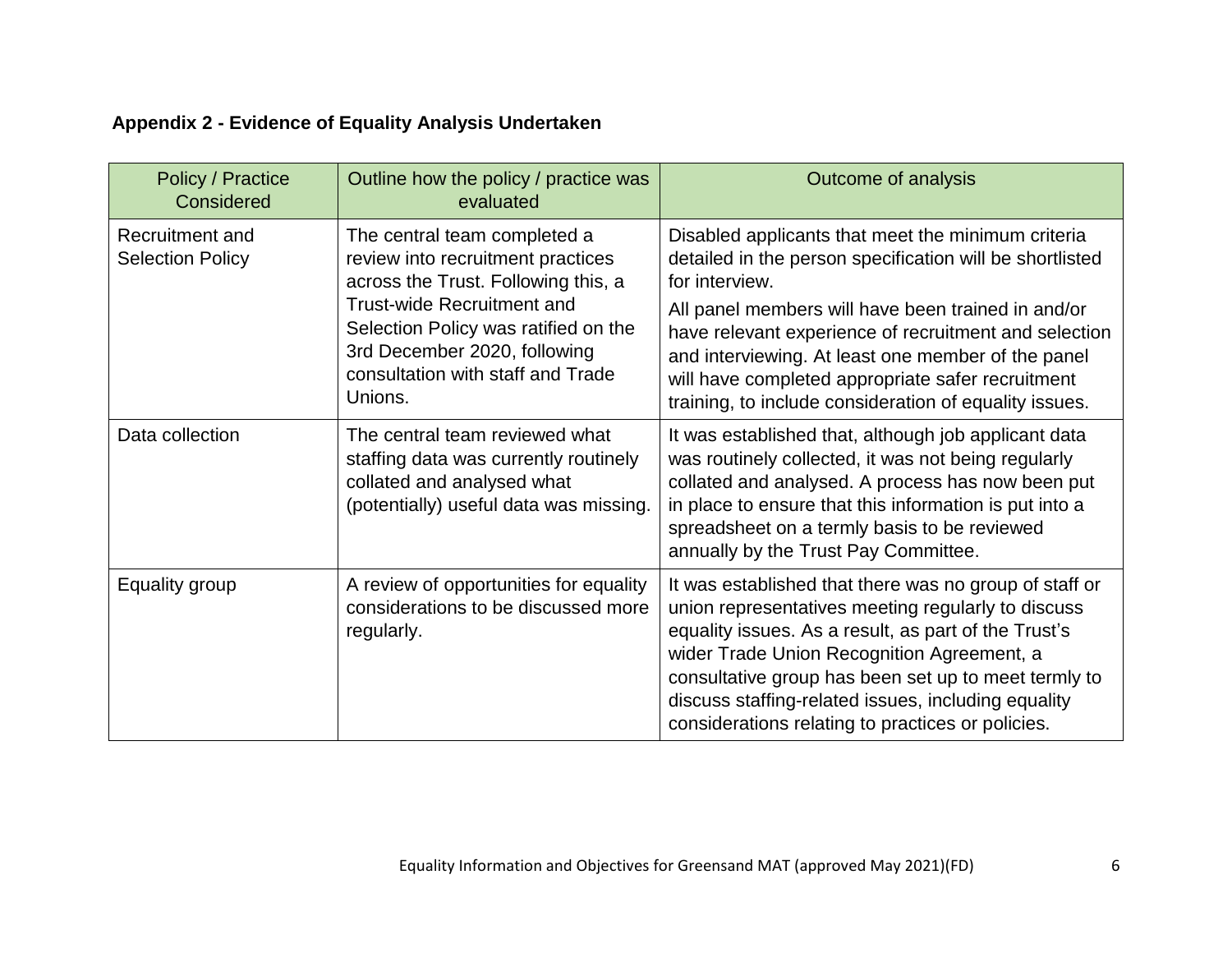# **Appendix 3 – Details of Engagement Undertaken**

| Individual /<br>Group engaged<br>or consulted<br>with | Outline the nature of the engagement                                                                                                                                               | Summarise outcomes from consultation                                                                                                                                                                                        |
|-------------------------------------------------------|------------------------------------------------------------------------------------------------------------------------------------------------------------------------------------|-----------------------------------------------------------------------------------------------------------------------------------------------------------------------------------------------------------------------------|
| All staff                                             | Work-life balance and general wellbeing was an<br>integral part of the annual Professional Growth Plan,<br>and included discussions on the staff members<br>views and experiences. | Whilst no specific equality issues were raised,<br>there was some other useful feedback on<br>work-life balance issues generally, and this will<br>feed in to a separate review on the Trust's<br>Special Leave provisions. |
| Staff survey                                          | Individual schools conduct an anonymous staff<br>survey on an annual basis to record views on a<br>range of topics, including those relating to equality<br>issues.                | No significant issues were raised this year.                                                                                                                                                                                |
| Staff / Union<br>Consultative<br>Group                | Termly Trust meetings to discuss staffing-related<br>matters, including those relating to equality issues.                                                                         | Workplace representatives are being<br>appointed, and the first meeting is anticipated<br>to take place during the Summer Term.                                                                                             |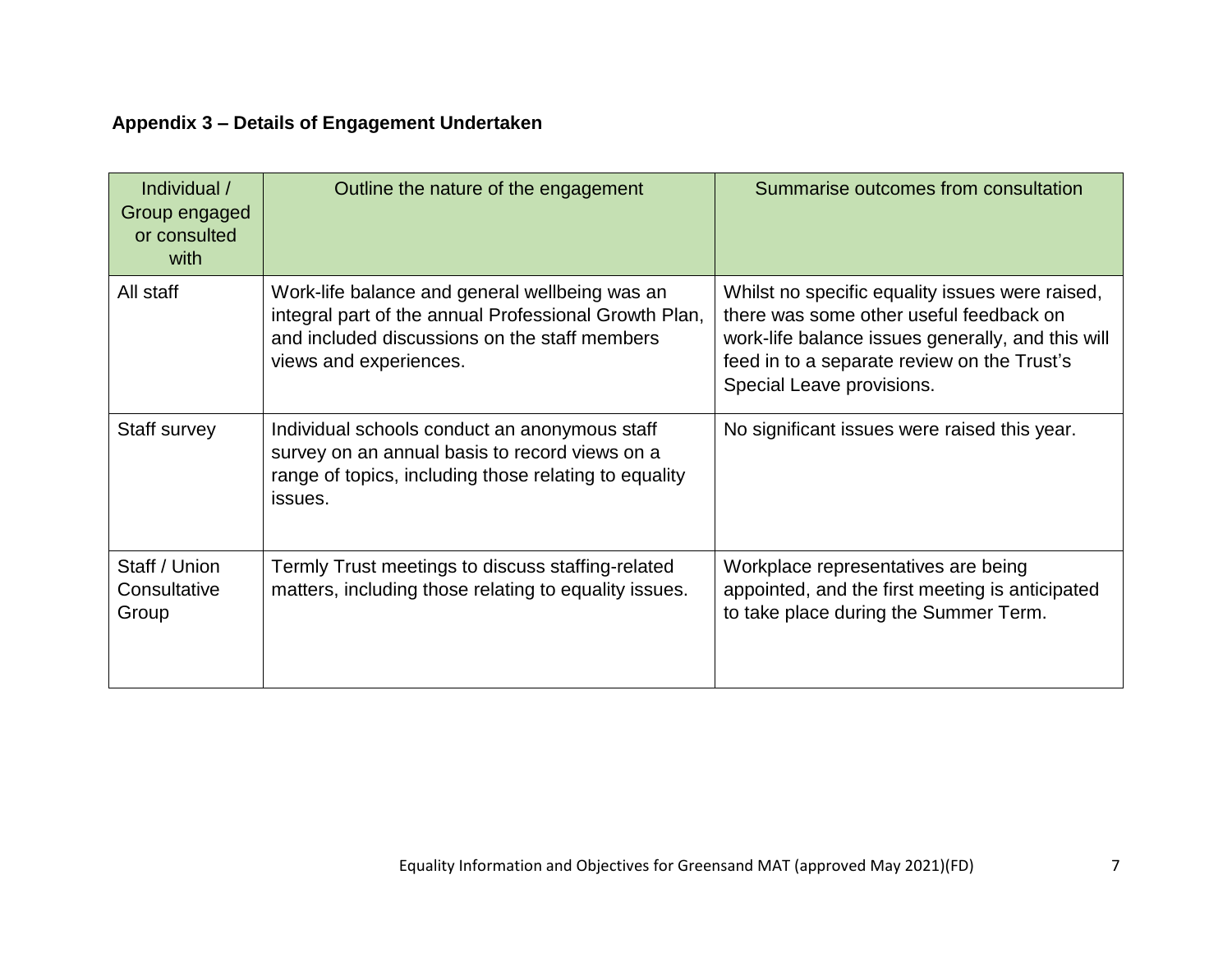# **Appendix 4 - Publication of Employee Data**

The Greensand Multi-Academy Trust employs over 150 staff and is therefore obliged to publish employee data at least annually to demonstrate our compliance with the general public sector equality duties.

To avoid identification of individuals, the Trust does not publish data which relates to fewer than 5 members of staff. Where information is being withheld for this reason, an 'X' will be shown in the relevant data.

#### Staff Statistical Breakdown

The information in this section is accurate as of 31st April 2021.

#### **Total Number of Employees**

|                     | . otal<br>Headcount |
|---------------------|---------------------|
| Number of employees | 539                 |

#### **Gender Distribution**

|                       | Male   |      | Female        |       |
|-----------------------|--------|------|---------------|-------|
|                       | Number | %    | <b>Number</b> | %     |
| <b>Teaching Staff</b> | 46     | 8.53 | 160           | 29.68 |
| Non-Teaching Staff    | 33     | 6.12 | 300           | 55.65 |

# **Distribution of Annual Salary by Gender (FTE)**

|       |          | $<$ £15 $k$ |          | £16k-25k  |          | £26k-35k |          | £36k-45k |                       | £46k-55k | >55K     |     |
|-------|----------|-------------|----------|-----------|----------|----------|----------|----------|-----------------------|----------|----------|-----|
|       | М        | F           | M        | F         | M        | E        | M        |          | M                     |          | M        |     |
| Numbe |          | 43          | 16       | 235       | 11       | 53       | 27       | 103      | 12                    | 12       |          | 13  |
| %     | 1.2<br>9 | 7.9         | 2.9<br>6 | 43.5<br>9 | 2.0<br>4 | 9.8<br>3 | 5.0<br>0 | 19.1     | 2.2<br>$\overline{2}$ | 2.2<br>⌒ | 1.2<br>9 | 2.4 |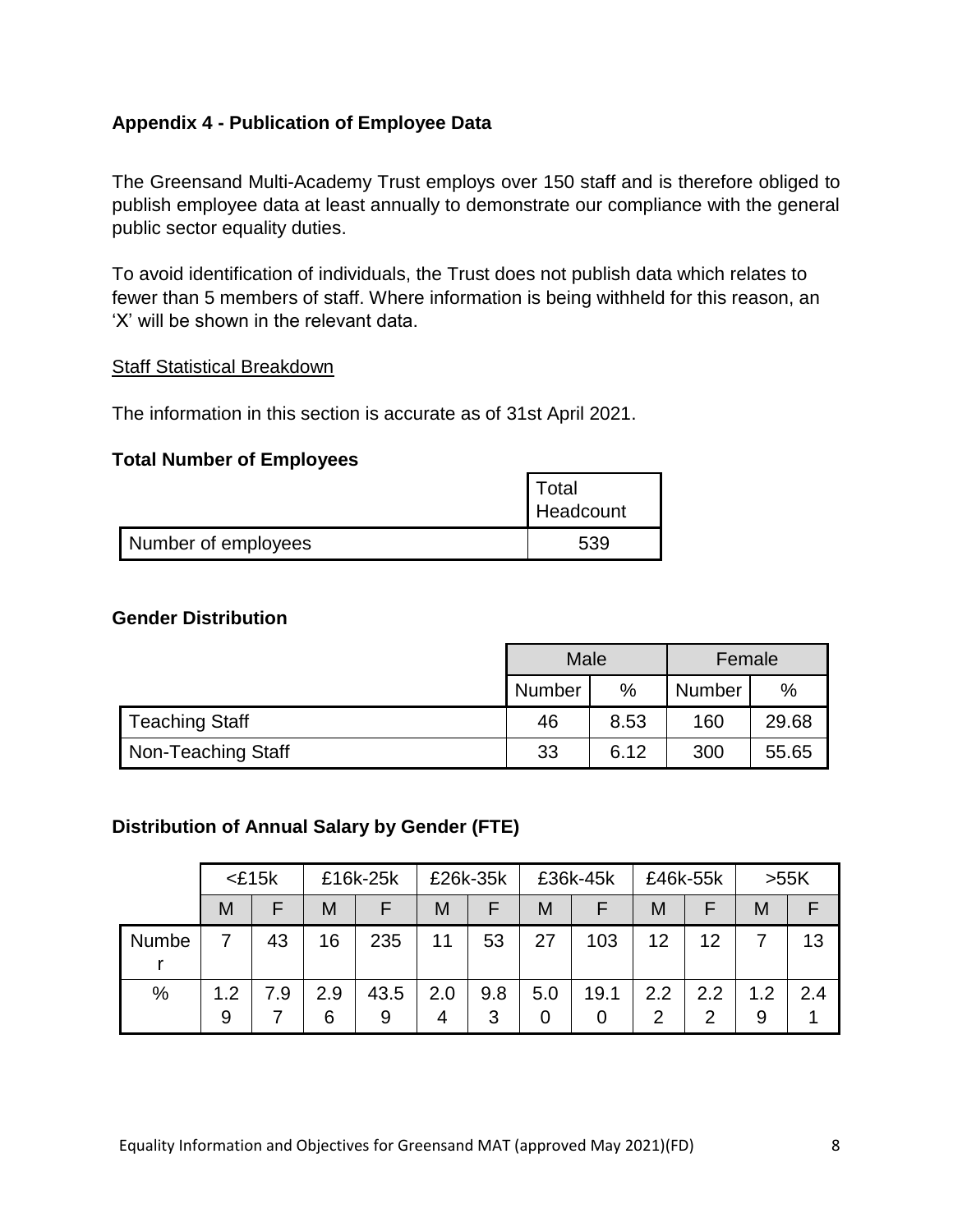# **Ethnic Origin Distribution**

|                       | <b>White-British</b> |               | <b>Ethnic Minority</b><br>Groups |      | <b>Not Declared</b><br>(Unknown) |       |
|-----------------------|----------------------|---------------|----------------------------------|------|----------------------------------|-------|
|                       | Number               | $\frac{0}{0}$ | <b>Number</b>                    | $\%$ | Number                           | $\%$  |
| <b>Teaching Staff</b> | 91                   | 16.88         | 11                               | 2.04 | 104                              | 19.29 |
| Non-Teaching Staff    | 145                  | 26.90         | 8                                | 1.48 | 180                              | 33.39 |

# **Age Distribution**

|             | <b>Teachers</b> |       | <b>Support Staff</b> |       |
|-------------|-----------------|-------|----------------------|-------|
|             | <b>Number</b>   | %     | <b>Number</b>        | $\%$  |
| 16-24 years | X               |       | 23                   | 4.26  |
| 25-34 years | 65              | 12.05 | 28                   | 5.19  |
| 35-44 years | 61              | 11.31 | 82                   | 15.21 |
| 45-54 years | 48              | 8.90  | 118                  | 21.89 |
| 55-64 years | 28              | 5.19  | 71                   | 13.17 |
| 65+ years   | X               |       | 9                    | 1.66  |

# **Declared Disabilities**

|                       | <b>Declared</b> |      | <b>Not Declared</b><br>(Unknown) |        |
|-----------------------|-----------------|------|----------------------------------|--------|
|                       | Number          | $\%$ | <b>Number</b>                    | $\%$   |
| <b>Teaching Staff</b> | O               | 0.00 | 206                              | 100.00 |
| Non-Teaching Staff    | 0               | 0.00 | 333                              | 100.00 |

# **Religion / Sexual Orientation**

This data is not currently collected.